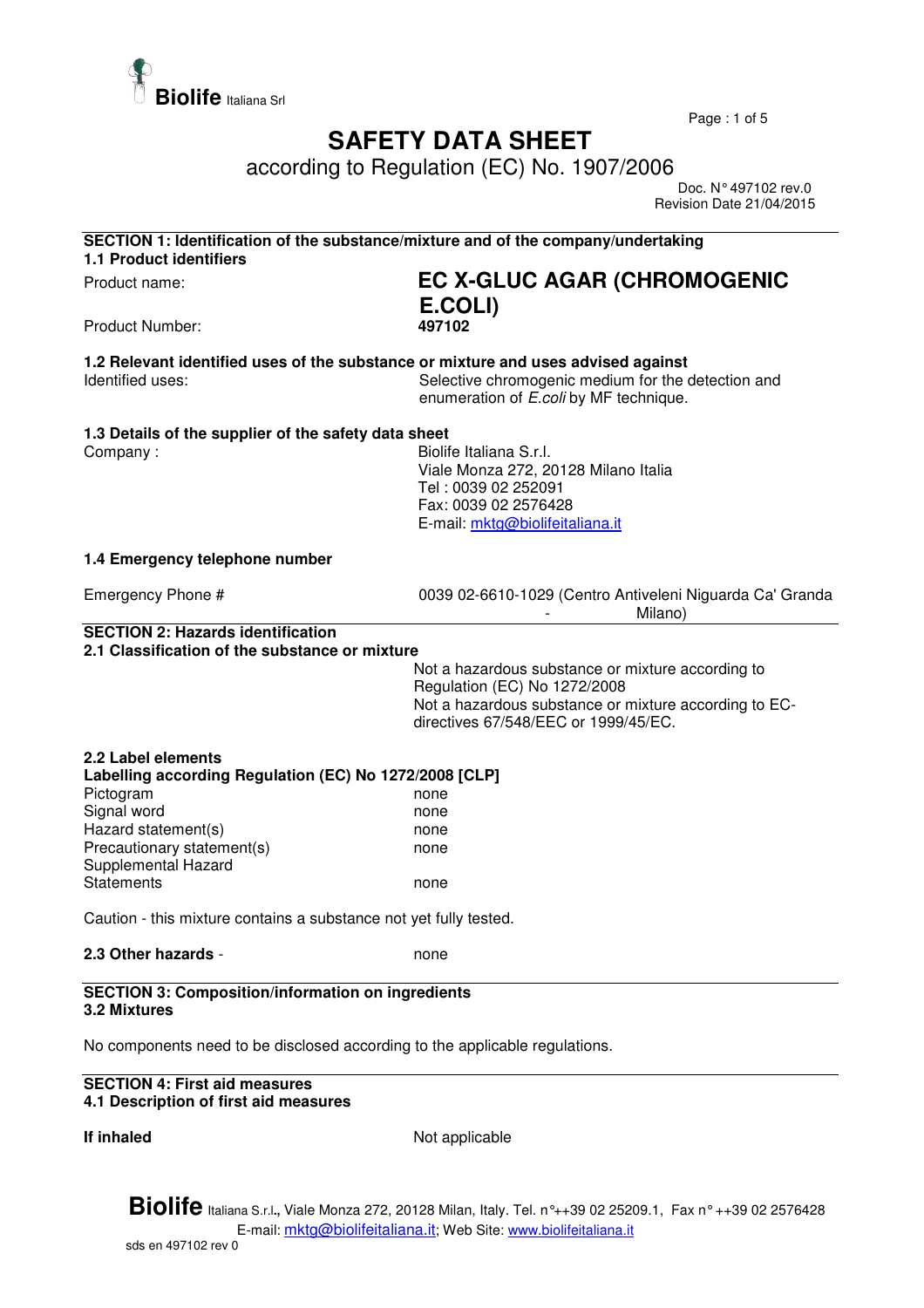

| In case of skin contact                                                                                                           | Page: 2 of 5<br>Wash off with soap and plenty of water.                                                                         |
|-----------------------------------------------------------------------------------------------------------------------------------|---------------------------------------------------------------------------------------------------------------------------------|
|                                                                                                                                   |                                                                                                                                 |
| In case of eye contact                                                                                                            | Rinse thoroughly with plenty of water for at least 15 minutes.                                                                  |
| If swallowed                                                                                                                      | Never give anything by mouth to an unconscious person.<br>Rinse mouth with water.                                               |
| 4.2 Most important symptoms and effects, both acute and delayed                                                                   | To the best of our knowledge, the chemical, physical, and<br>toxicological properties have not been thoroughly<br>investigated. |
| 4.3 Indication of any immediate medical attention and special treatment needed                                                    | no data available                                                                                                               |
| <b>SECTION 5: Fire fighting measures</b>                                                                                          |                                                                                                                                 |
| 5.1 Extinguishing media<br>Suitable extinguishing media                                                                           | Use water spray, alcohol-resistant foam, dry chemical or<br>carbon dioxide.                                                     |
| 5.2 Special hazards arising from the substance or mixture                                                                         | Carbon oxides                                                                                                                   |
| 5.3 Advice for fire-fighters                                                                                                      | Wear self contained breathing apparatus for fire fighting if<br>necessary.                                                      |
| 5.4 Further information                                                                                                           | no data available                                                                                                               |
| <b>SECTION 6: Accidental release measures</b>                                                                                     |                                                                                                                                 |
| 6.1 Personal precautions, protective equipment and emergency procedures                                                           | Prevent container breakage.                                                                                                     |
| <b>6.2 Environmental precautions</b>                                                                                              | Do not let product enter drains.                                                                                                |
| 6.3 Methods and materials for containment and cleaning up                                                                         | Sweep up and shovel. Keep in suitable, closed containers for<br>disposal.                                                       |
| 6.4 Reference to other sections                                                                                                   | For disposal see section 13.                                                                                                    |
| <b>SECTION 7: Handling and storage</b><br>7.1 Precautions for safe handling                                                       | Handle in accordance with good laboratory practice.                                                                             |
| 7.2 Conditions for safe storage, including any incompatibilities                                                                  | Store in cool place. Keep container tightly closed. For<br>storage refer to the temperature indicated on the label.             |
| 7.3 Specific end use(s)                                                                                                           | Apart from the uses mentioned in section 1.2 no other<br>specific uses are stipulated                                           |
| <b>SECTION 8: Exposure controls/personal protection</b><br>8.1 Control parameters<br>Components with workplace control parameters |                                                                                                                                 |

It doesn't contain substances with occupational exposure limit value.

## **8.2 Exposure controls**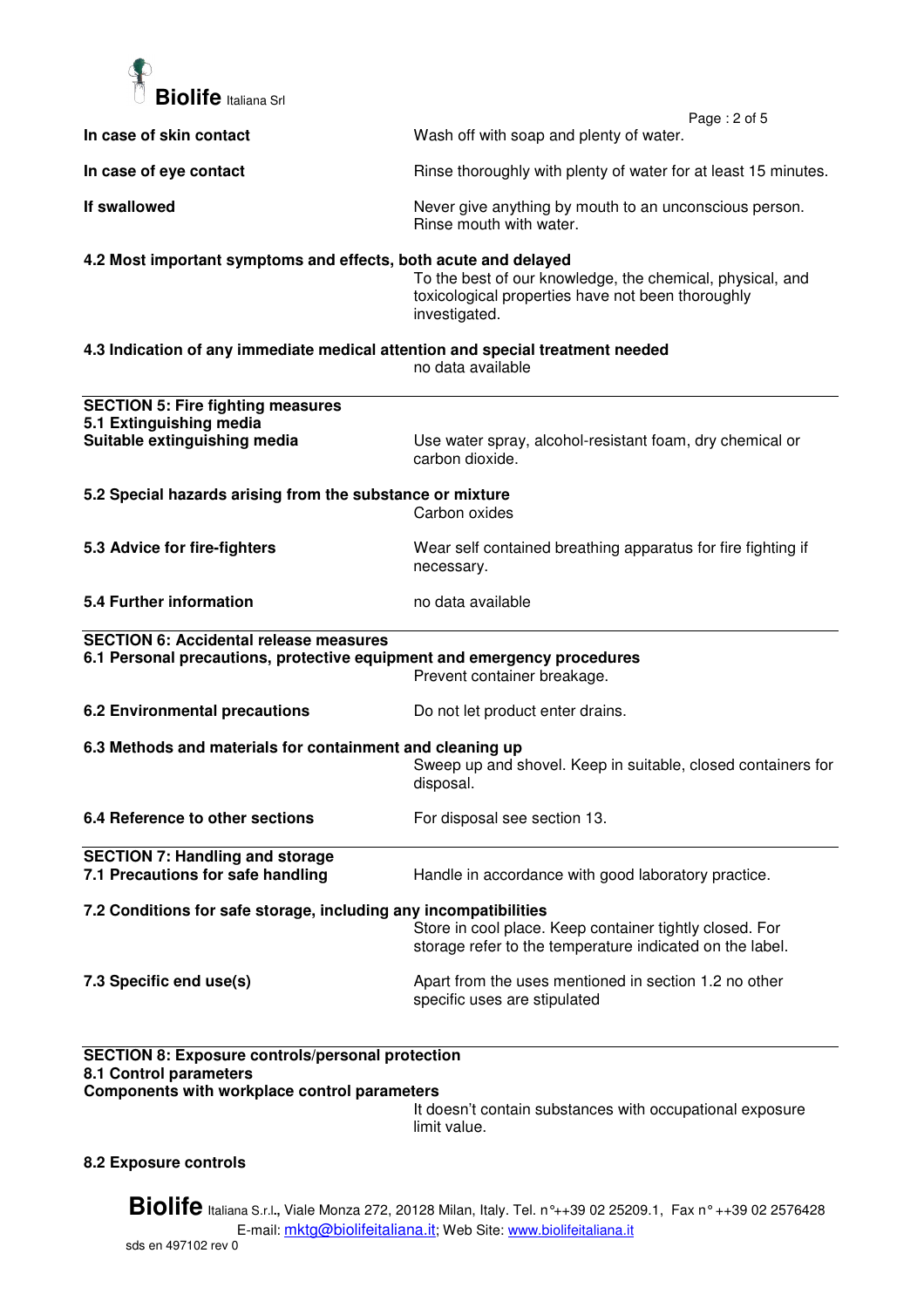

|                                                      | Page: 3 of 5                                                                                                                                                                                                 |
|------------------------------------------------------|--------------------------------------------------------------------------------------------------------------------------------------------------------------------------------------------------------------|
| Appropriate engineering controls                     | Handle in accordance with good industrial hygiene                                                                                                                                                            |
| Personal protective equipment<br>Eye/face protection | Use equipment for eye protection tested and approved under<br>appropriate government standards such as NIOSH (US) or<br>EN 166(EU).                                                                          |
| <b>Skin protection</b>                               | Handle with gloves. Gloves must be inspected prior to use.<br>Use proper glove removal technique (without touching<br>glove's outer surface) to avoid skin contact with this product.<br>Wash and dry hands. |
| <b>Body Protection</b>                               | The type of protective equipment must be selected according<br>to the concentration and amount of the dangerous substance<br>at the specific workplace.                                                      |
| <b>Respiratory protection</b>                        | Respiratory protection is not required.                                                                                                                                                                      |
| Control of environmental exposure                    | Do not let product enter drains.                                                                                                                                                                             |

## **SECTION 9: Physical and chemical properties**

| 9.1 Information on basic physical and chemical properties |                   |  |
|-----------------------------------------------------------|-------------------|--|
| a) Appearance Form:                                       | solid             |  |
| Colour:                                                   | no data available |  |
| b) Odour                                                  | no data available |  |
| c) Odour Threshold                                        | no data available |  |
| d) pH                                                     | no data available |  |
| e) Melting point/freezing                                 |                   |  |
| point                                                     | no data available |  |
| f) Initial boiling point and                              |                   |  |
| boiling range                                             | no data available |  |
| g) Flash point                                            | no data available |  |
| h) Evaporation rate                                       | no data available |  |
| i) Flammability (solid, gas)                              | no data available |  |
| j) Upper/lower                                            |                   |  |
| flammability or                                           |                   |  |
| explosive limits                                          | no data available |  |
| k) Vapour pressure                                        | no data available |  |
| I) Vapour density                                         | no data available |  |
| m) Relative density                                       | no data available |  |
| n) Water solubility                                       | no data available |  |
| o) Partition coefficient: n-octanol/                      |                   |  |
| water                                                     | no data available |  |
| p) Auto-ignition temperature                              | no data available |  |
| q) Decomposition temperature                              | no data available |  |
| r) Viscosity                                              | no data available |  |
| s) Explosive properties                                   | no data available |  |
| t) Oxidizing properties                                   | no data available |  |
| 9.2 Other safety information                              | no data available |  |
| <b>SECTION 10: Stability and reactivity</b>               |                   |  |
| 10.1 Reactivity                                           | no data available |  |
| <b>10.2 Chemical stability</b>                            | no data available |  |
|                                                           |                   |  |
| 10.3 Possibility of hazardous reactions                   | no data available |  |

**Biolife** Italiana S.r.l**.,** Viale Monza 272, 20128 Milan, Italy. Tel. n°++39 02 25209.1, Fax n° ++39 02 2576428 E-mail: <u>mktg@biolifeitaliana.it</u>; Web Site: www.biolifeitaliana.it sds en 497102 rev 0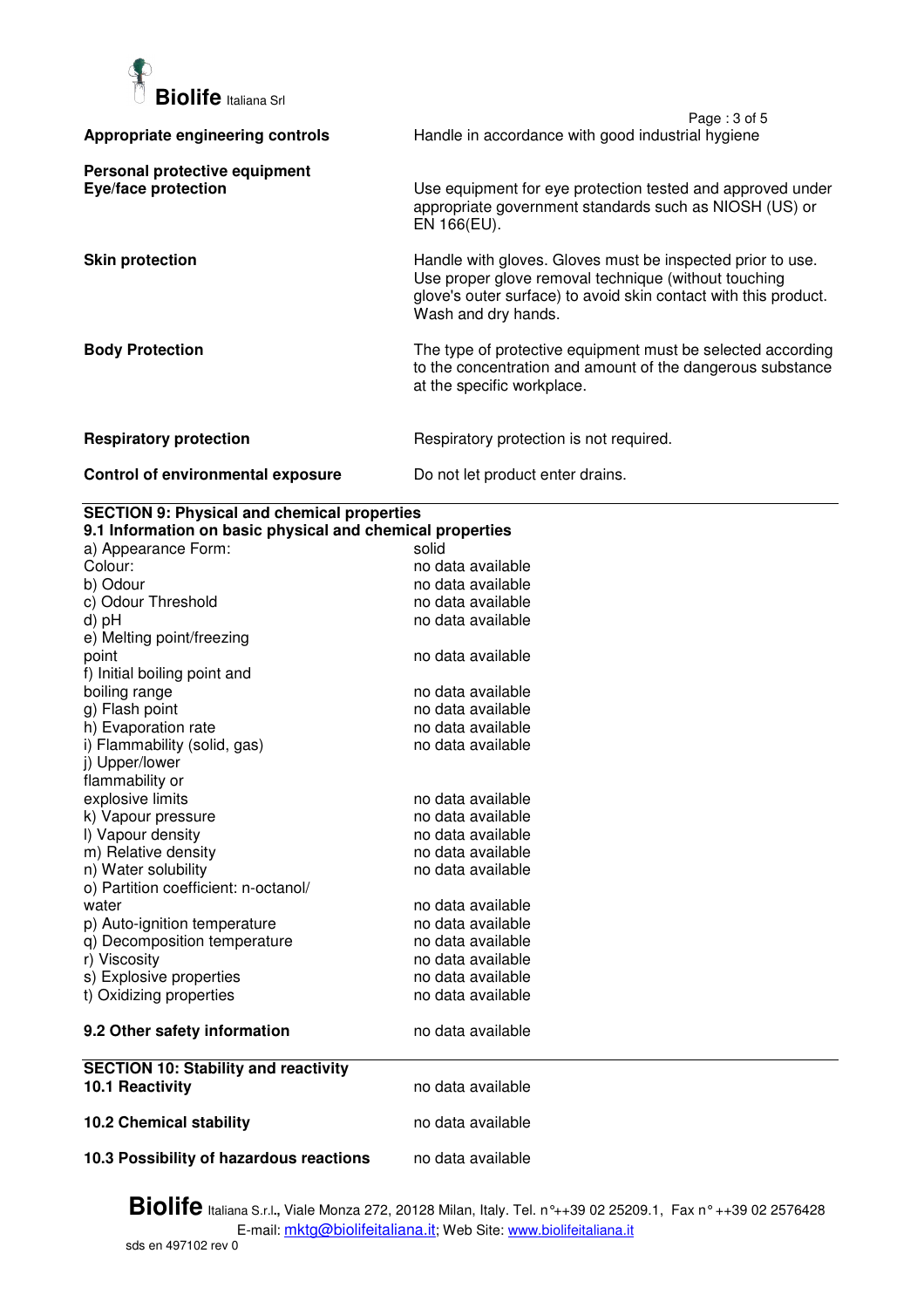

| 10.4 Conditions to avoid                                                | no data available                                                                                                                                                   |  |
|-------------------------------------------------------------------------|---------------------------------------------------------------------------------------------------------------------------------------------------------------------|--|
| 10.5 Incompatible materials                                             | no data available                                                                                                                                                   |  |
| 10.6 Hazardous decomposition products                                   | Other decomposition products - no data available                                                                                                                    |  |
| <b>SECTION 11: Toxicological information</b>                            |                                                                                                                                                                     |  |
| 11.1 Information on toxicological effects<br><b>Acute toxicity</b>      | no data available                                                                                                                                                   |  |
| <b>Skin corrosion/irritation</b>                                        | no data available                                                                                                                                                   |  |
| Serious eye damage/eye irritation                                       | no data available                                                                                                                                                   |  |
| Respiratory or skin sensitisation                                       | no data available                                                                                                                                                   |  |
| Germ cell mutagenicity                                                  | no data available                                                                                                                                                   |  |
| Carcinogenicity                                                         | IARC: No component of this product present at levels greater<br>than or equal to 0.1% is identified as probable, possible or<br>confirmed human carcinogen by IARC. |  |
| <b>Reproductive toxicity</b>                                            | no data available                                                                                                                                                   |  |
| Specific target organ toxicity - single exposure<br>no data available   |                                                                                                                                                                     |  |
| Specific target organ toxicity - repeated exposure<br>no data available |                                                                                                                                                                     |  |
| <b>Aspiration hazard</b>                                                | no data available                                                                                                                                                   |  |
| <b>Potential health effects</b>                                         |                                                                                                                                                                     |  |
| <b>Inhalation</b>                                                       | no data available                                                                                                                                                   |  |
| Ingestion                                                               | no data available                                                                                                                                                   |  |
| Skin                                                                    | no data available                                                                                                                                                   |  |
| <b>Eyes</b>                                                             | no data available                                                                                                                                                   |  |
| <b>Signs and Symptoms of Exposure</b>                                   | To the best of our knowledge, the chemical, physical, and<br>toxicological properties have not been thoroughly<br>investigated.                                     |  |
| <b>Additional Information</b>                                           | RTECS: no data available                                                                                                                                            |  |
| <b>SECTION 12: Ecological information</b><br>12.1 Toxicity              | no data available                                                                                                                                                   |  |
| 12.2 Persistence and degradability                                      | no data available                                                                                                                                                   |  |
| 12.3 Bio accumulative potential                                         | no data available                                                                                                                                                   |  |
| 12.4 Mobility in soil                                                   | no data available                                                                                                                                                   |  |
| 12.5 Results of PBT and vPvB assessment                                 | no data available                                                                                                                                                   |  |

Page : 4 of 5